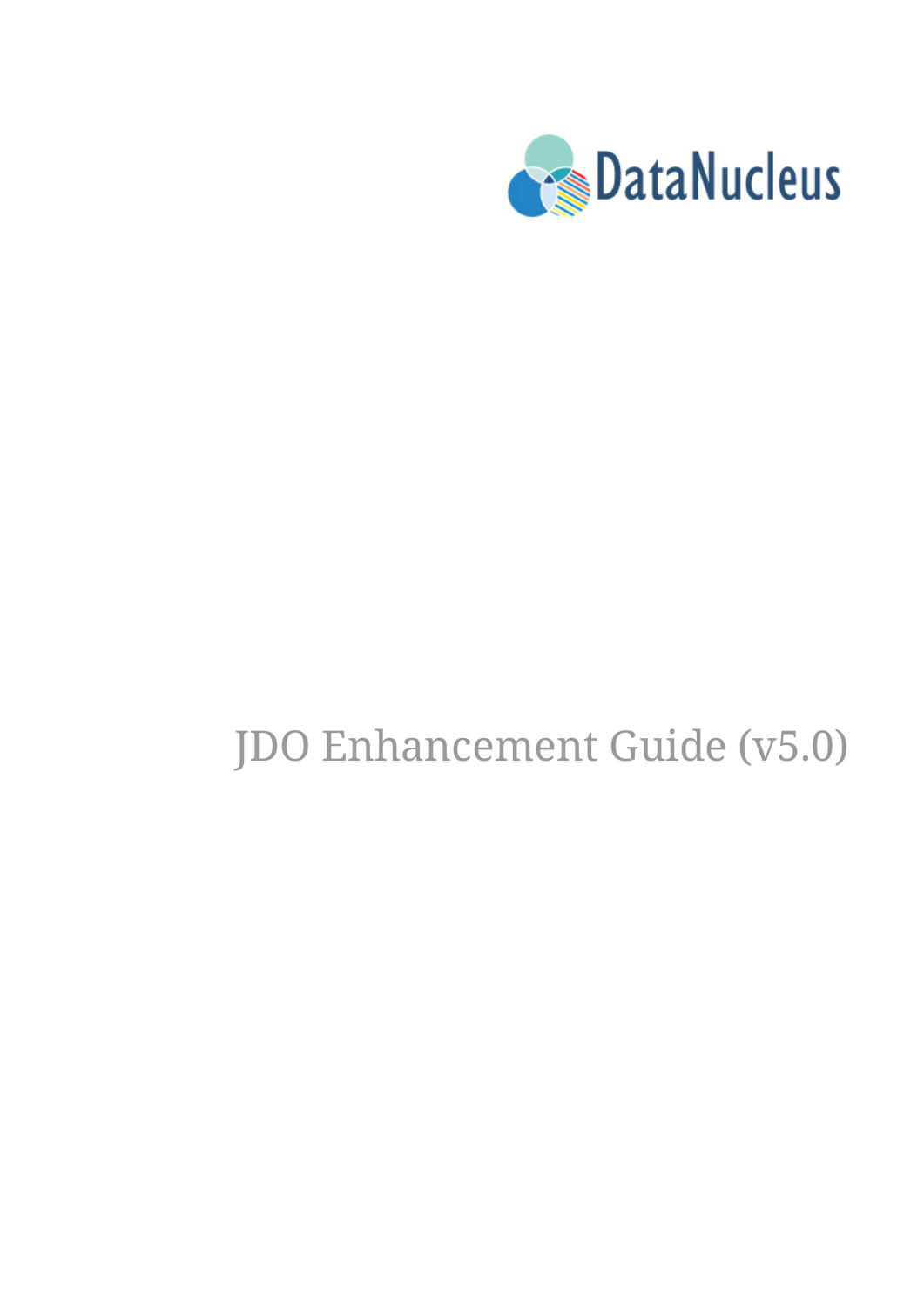# **Table of Contents**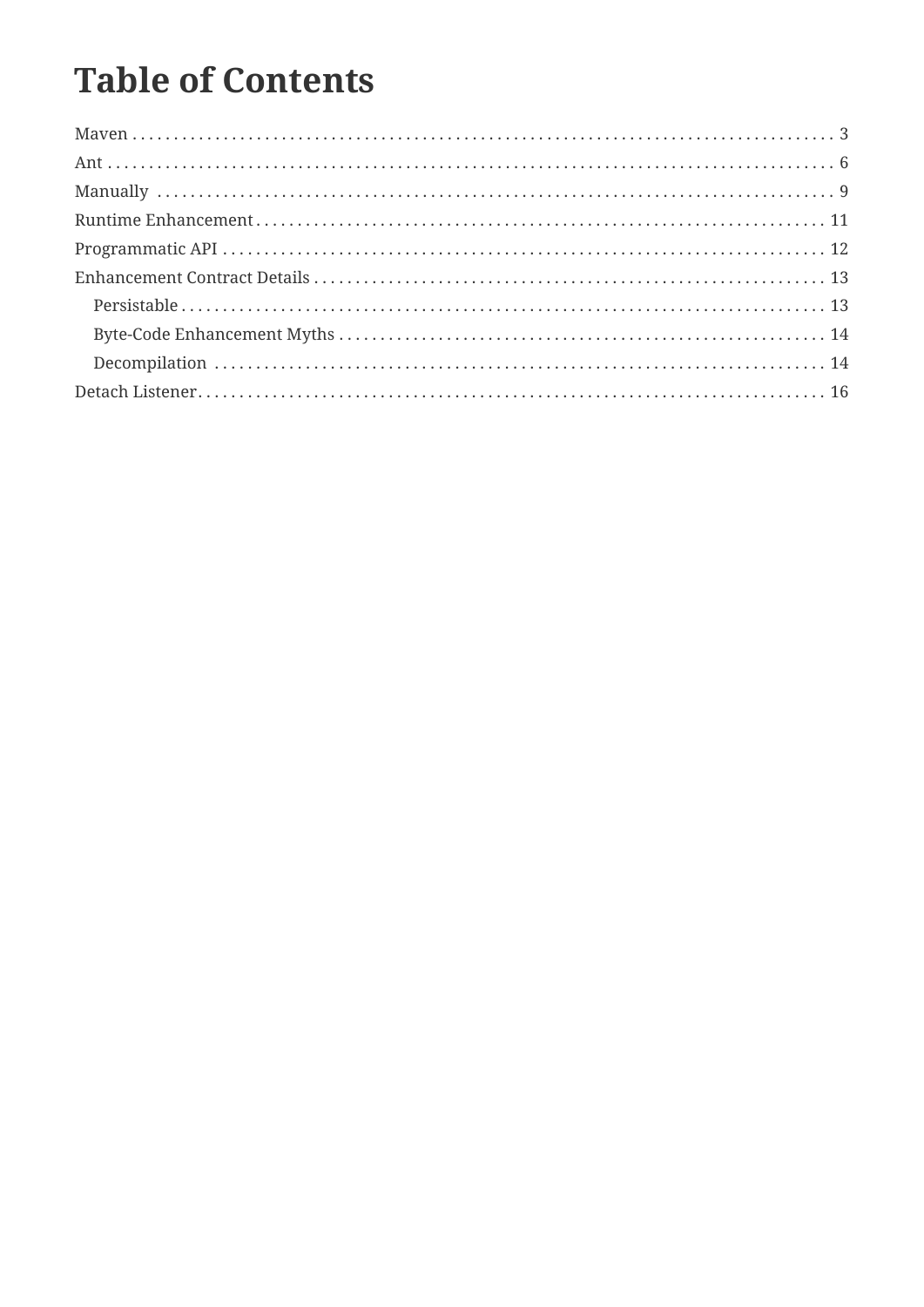DataNucleus requires that all classes that are persisted implement [Persistable.](http://www.datanucleus.org/javadocs/core/5.0/org/datanucleus/enhancement/Persistable.html) Rather than requiring that a user add this themself, we provide an enhancer that will modify your compiled classes to implement all required methods.

- The use of this interface means that you get **transparent persistence**, and your classes always remain *your* classes; ORM tools that use a mix of reflection and/or proxies are not totally transparent.
- DataNucleus' use of *Persistable* provides transparent change tracking. When any change is made to an object the change creates a notification to DataNucleus allowing it to be optimally persisted. ORM tools that dont have access to such change tracking have to use reflection to detect changes. The performance of this process will break down as soon as you read a large number of objects, but modify just a handful, with these tools having to compare all object states for modification at transaction commit time.
- Other ORMs utilise bytecode enhancement : OpenJPA requires a similar bytecode enhancement process also, and EclipseLink and Hibernate both allow it as an option since they also now see the benefits of this approach over use of proxies and reflection.

In the DataNucleus bytecode enhancement contract there are 3 categories of classes. These are *PersistenceCapable*, *PersistenceAware* and normal classes. The Meta-Data (XML or annotations) defines which classes fit into these categories. To give an example, we have 3 classes. Class *A* is to be persisted in the datastore, class *B* directly updates the fields of class *A* but doesn't need persisting, and class *C* is not involved in the persistence process. We would define these classes as follows

```
@PersistenceCapable
public class A {...}
@PersistenceAware
public class B {...}
public class C {...}
```
So our MetaData is mainly for those classes that are *PersistenceCapable* and are to be persisted to the datastore. For *PersistenceAware* classes we simply notate that the class knows about persistence. We don't define MetaData for any class that has no knowledge of persistence.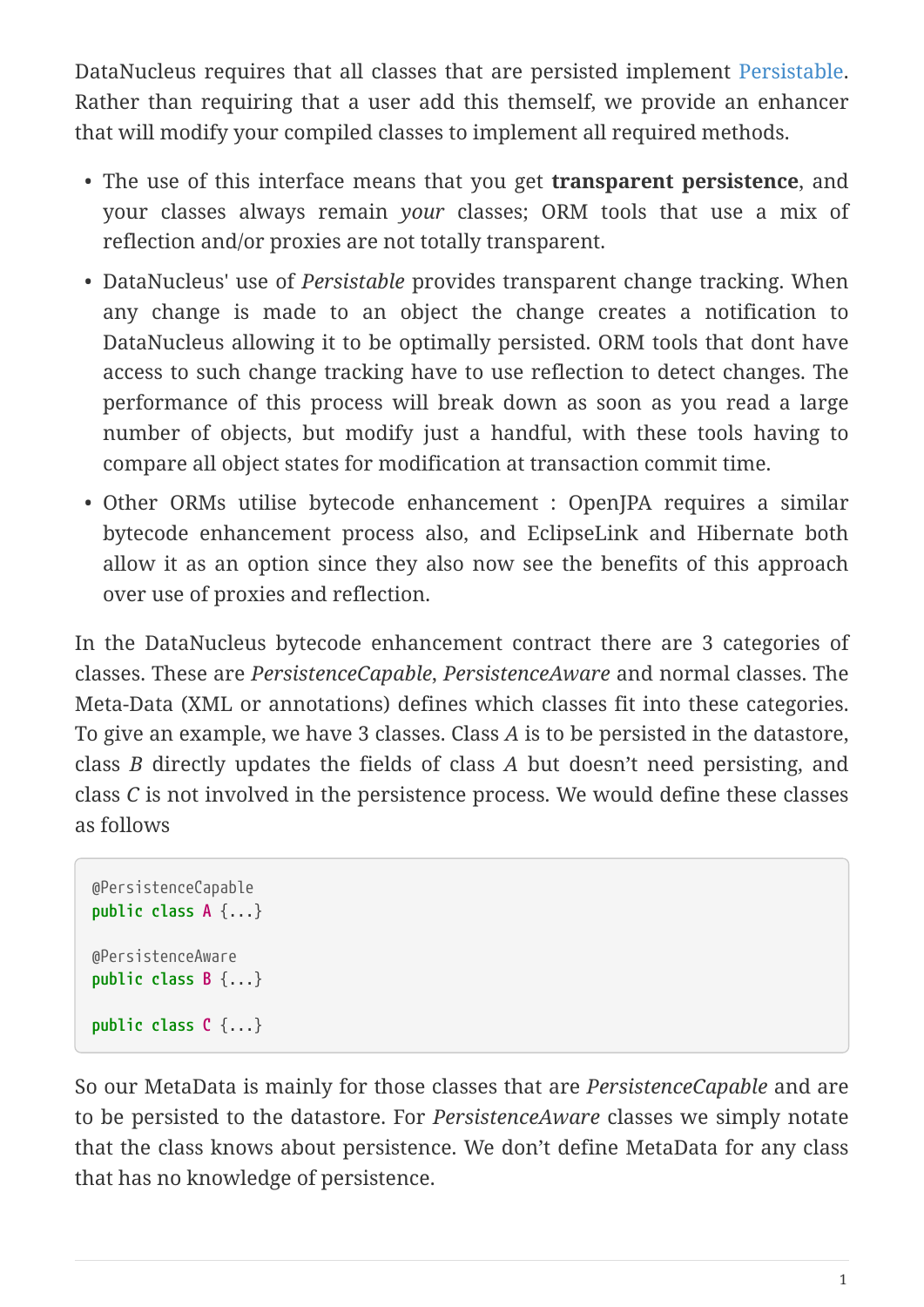You can read more about the precise details of the bytecode enhancement contract [at the foot of this page.](#Enhancement_Contract_Details)



Note that whilst the JDO spec defines a contract for bytecode enhancement (*PersistenceCapable*), this is not used by DataNucleus, and instead we use our own *Persistable* interface. This allows us to provide a more integrated solution.

The process is very quick and easy.



you **cannot** enhance classes that are in a JAR/WAR file. They must be unpacked, enhanced and then repacked.



If the MetaData is changed in any way during development, the classes should always be recompiled and re-enhanced afterwards.

How to use the DataNucleus Enhancer depends on what environment you are using. Below are some typical examples.

- Post-compilation
	- [Using Maven via the DataNucleus Maven plugin](#maven)
	- [Using Ant](#ant)
	- [Manual invocation at the command line](#manual)
	- [Using the Eclipse DataNucleus plugin](tools.html#eclipse)
- At runtime
	- [Runtime Enhancement](#runtime)
	- [Programmatically via an API](#api)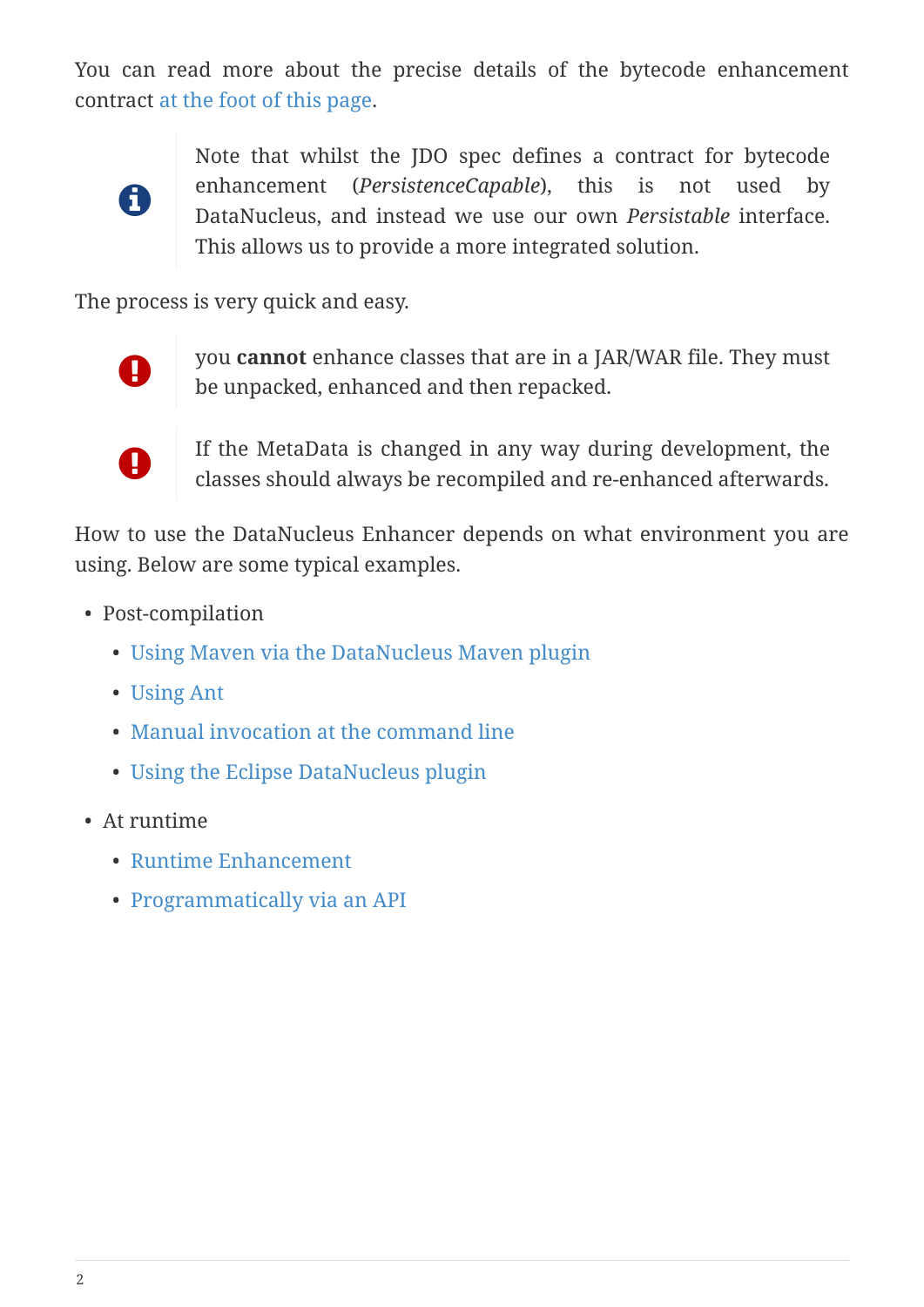# <span id="page-4-0"></span>**Maven**

Maven operates from a series of plugins. There is a DataNucleus plugin for Maven that allows enhancement of classes. Go to the Download section of the website and download this. Once you have the Maven plugin, you then need to set any properties for the plugin in your pom.xml file. Some properties that you may need to change are below

| Property                            | <b>Default</b>                                          | <b>Description</b>                                                                                                                                                                                                                                                          |
|-------------------------------------|---------------------------------------------------------|-----------------------------------------------------------------------------------------------------------------------------------------------------------------------------------------------------------------------------------------------------------------------------|
| persistenceUnitNa<br>me             |                                                         | Name of the persistence-unit to enhance (if not using<br>metadataIncludes etc)                                                                                                                                                                                              |
|                                     | metadataDirectory \${project.build.out<br>putDirectory} | Directory to use for enhancement files (classes/mappings).<br>For example, you could set this to<br>\${project.build.testOutputDirectory} when enhancing<br>Maven test classes                                                                                              |
| metadataIncludes                    | $\lambda$ <b>jdo</b> , $\lambda$ class                  | Fileset to include for enhancement (if not using<br>persistence-unit)                                                                                                                                                                                                       |
| metadataExcludes                    |                                                         | Fileset to exclude for enhancement (if not using<br>persistence-unit)                                                                                                                                                                                                       |
| log4jConfiguration                  |                                                         | Config file location for Log4J (if using it)                                                                                                                                                                                                                                |
| jdkLogConfigurati<br>on             |                                                         | Config file location for java.util.logging (if using it)                                                                                                                                                                                                                    |
| alwaysDetachable                    | false                                                   | Whether to enhance all classes as detachable irrespective<br>of metadata                                                                                                                                                                                                    |
| ignoreMetaDataFo<br>rMissingClasses | false                                                   | Whether to ignore when we have metadata specified for<br>classes that aren't found                                                                                                                                                                                          |
| verbose                             | false                                                   | Verbose output?                                                                                                                                                                                                                                                             |
| quiet                               | false                                                   | No output?                                                                                                                                                                                                                                                                  |
| targetDirectory                     |                                                         | Where the enhanced classes are written (default is to<br>overwrite them)                                                                                                                                                                                                    |
| fork                                | true                                                    | Whether to fork the enhancer process. Note that if you<br>are running on Windows and have a large number of<br>classes/mapping-files then this will result in a large<br>command line, so set this option to false to avoid<br>hitting Windows limit on command line length |
| generatePK                          | true                                                    | Generate a PK class (of name {MyClass}_PK) for cases<br>where there are multiple PK fields yet no PK class is<br>defined.                                                                                                                                                   |
| generateConstruct<br>or             | true                                                    | Generate a default constructor if not defined for the class<br>being enhanced.                                                                                                                                                                                              |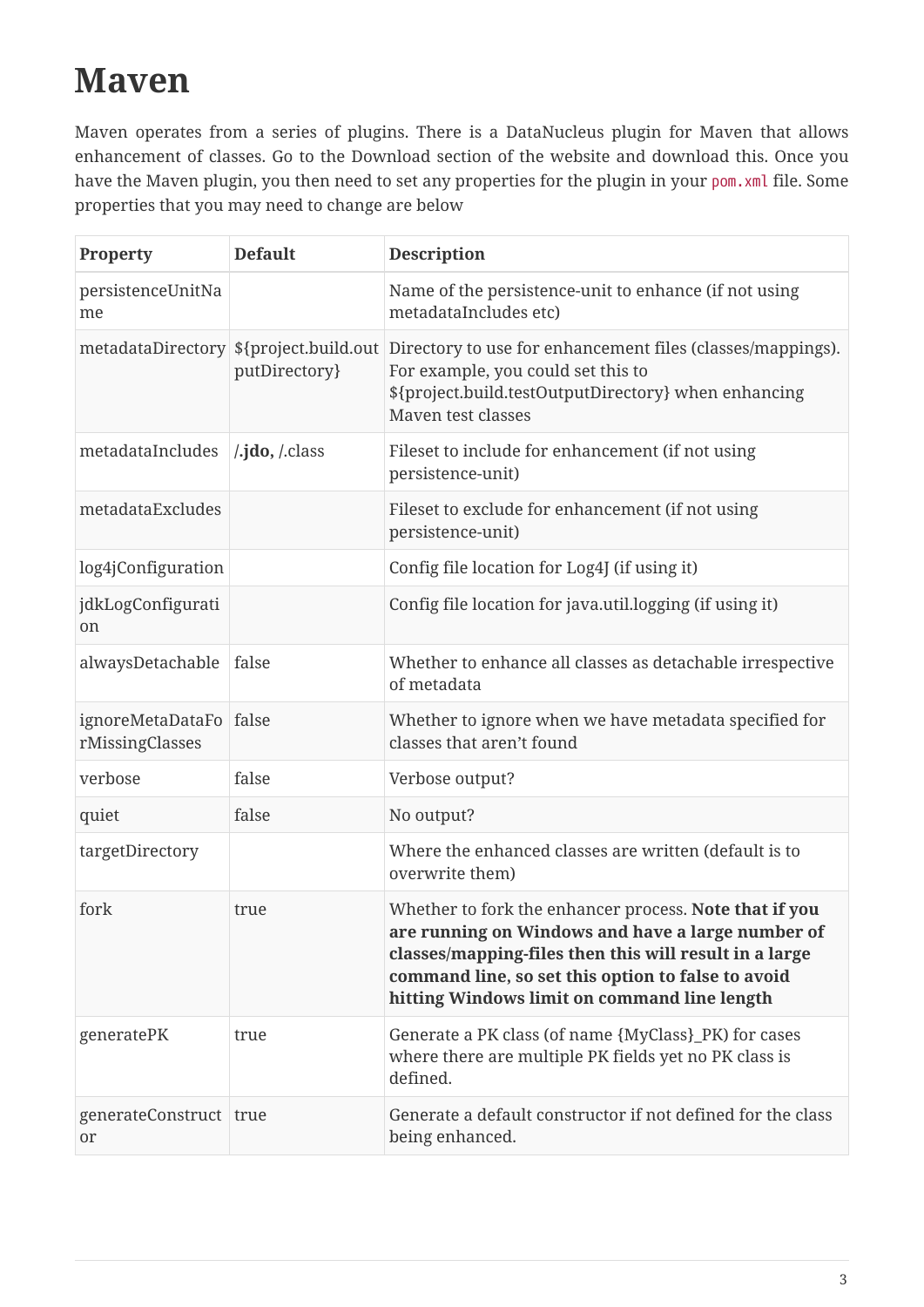| <b>Property</b> | <b>Default</b> | <b>Description</b>                                                                                                       |
|-----------------|----------------|--------------------------------------------------------------------------------------------------------------------------|
| detachListener  | false          | Whether to enhance classes to make use of a detach<br>listener for attempts to access an undetached field (see<br>below) |

You will need to add datanucleus-core.jar and datanucleus-api-jdo.jar into the CLASSPATH (of the plugin, or your project) for the enhancer to operate. Also if using JPA metadata then you also will need datanucleus-api-jpa.jar and javax.persistence.jar in the CLASSPATH. You then run the Maven DataNucleus plugin, as follows

```
mvn datanucleus:enhance
```
This will enhance all classes found that correspond to the classes defined in the JDO files in your source tree. If you want to check the current status of enhancement you can also type

mvn datanucleus:enhance-check

Or alternatively, you could add the following to your POM so that enhancement is automatically performed after compilation

```
<build>
      ...
      <plugins>
           <plugin>
               <groupId>org.datanucleus</groupId>
               <artifactId>datanucleus-maven-plugin</artifactId>
               <version>5.0.2</version>
               <configuration>
                    <log4jConfiguration>${basedir}/log4j.properties</log4jConfiguration>
                    <verbose>true</verbose>
               </configuration>
               <executions>
                    <execution>
                        <phase>process-classes</phase>
                        <goals>
                             <goal>enhance</goal>
                        </goals>
                    </execution>
               </executions>
           </plugin>
      </plugins>
      ...
</build>
```
If you wanted to enhance test classes as well, then use two executions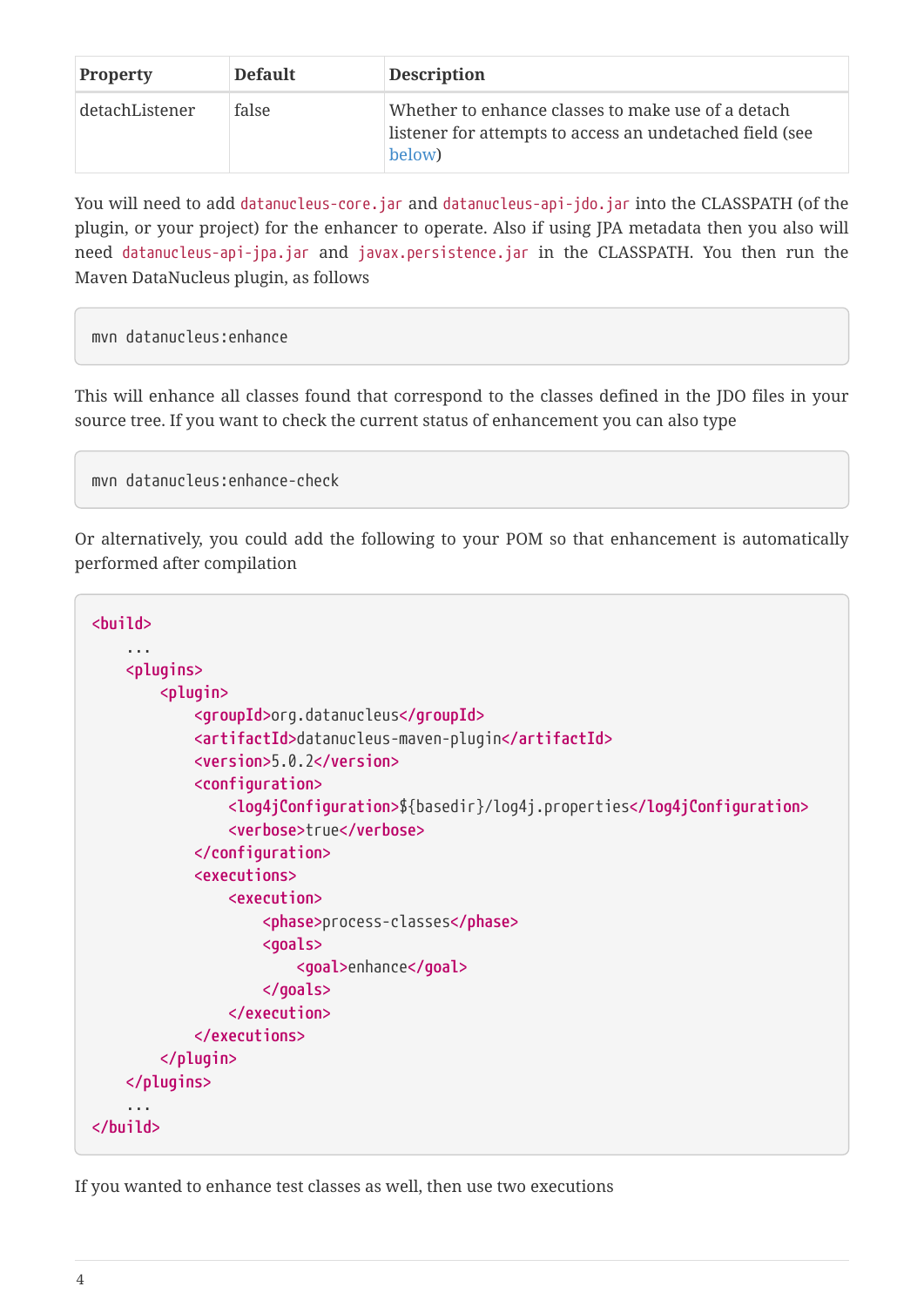| $\sim$ 100 $\pm$<br><plugins><br/><plugin><br/><groupid>org.datanucleus</groupid></plugin></plugins> |
|------------------------------------------------------------------------------------------------------|
|                                                                                                      |
|                                                                                                      |
|                                                                                                      |
|                                                                                                      |
| <artifactid>datanucleus-maven-plugin</artifactid>                                                    |
| <version>5.0.0-release</version>                                                                     |
| <configuration></configuration>                                                                      |
| <log4jconfiguration>\${basedir}/log4j.properties</log4jconfiguration><br><verbose>true</verbose>     |
|                                                                                                      |
| <executions></executions>                                                                            |
| <execution></execution>                                                                              |
| <id>process-classes</id>                                                                             |
| <phase>process-classes</phase>                                                                       |
| <goals></goals>                                                                                      |
| <goal>enhance</goal>                                                                                 |
|                                                                                                      |
|                                                                                                      |
| <execution></execution>                                                                              |
| <id>process-test-classes</id>                                                                        |
| <phase>process-test-classes</phase>                                                                  |
| <goals></goals>                                                                                      |
| <goal>enhance</goal>                                                                                 |
|                                                                                                      |
| <configuration></configuration>                                                                      |
| <metadatadirectory></metadatadirectory>                                                              |
| \${project.build.testOutputDirectory}                                                                |
|                                                                                                      |
|                                                                                                      |
|                                                                                                      |
|                                                                                                      |
|                                                                                                      |
| $\sim 100$                                                                                           |
|                                                                                                      |

Please refer to the [Maven JDO guide](tools.html#maven) for more details.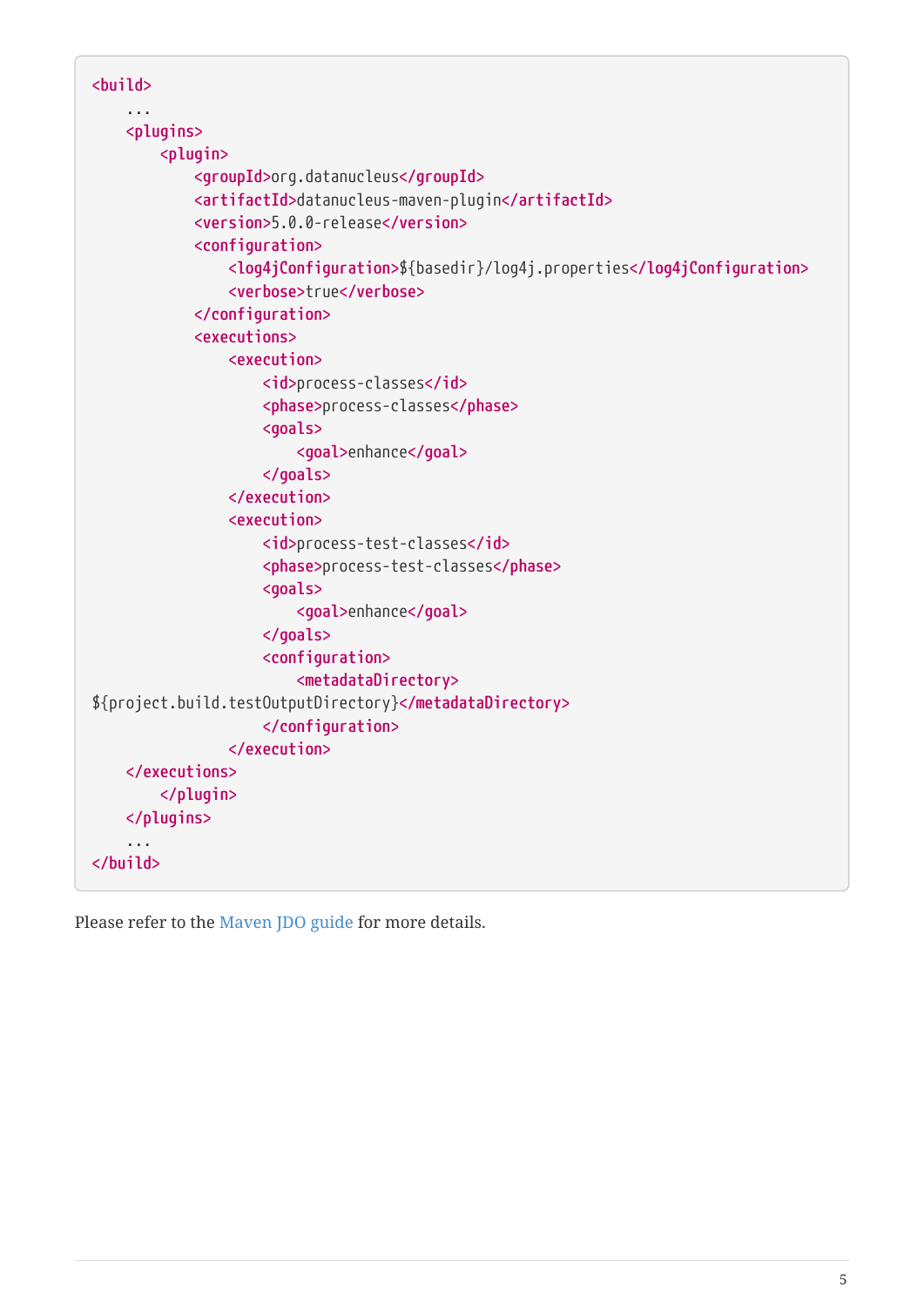# <span id="page-7-0"></span>**Ant**

Ant provides a powerful framework for performing tasks, and DataNucleus provides an Ant task to enhance classes. You need to make sure that the datanucleus-core.jar, datanucleus-api-jdo.jar, log4j.jar (optional), and javax.jdo.jar are in your CLASSPATH. If using JPA metadata then you will also need javax.persistence.jar and datanucleus-api-jpa.jar in the CLASSPATH. In the DataNucleus Enhancer Ant task, the following parameters are available

| Parameter                           | <b>Description</b>                                                                                                                                                                                                                                                                                                                         | values      |
|-------------------------------------|--------------------------------------------------------------------------------------------------------------------------------------------------------------------------------------------------------------------------------------------------------------------------------------------------------------------------------------------|-------------|
| dir                                 | Optional. Directory containing the JDO<br>(class/metadata) files to use for enhancing. Uses<br>ant build file directory if the parameter is not<br>specified.                                                                                                                                                                              |             |
| destination                         | Optional. Defining a directory where enhanced<br>classes will be written. If omitted, the original<br>classes are updated.                                                                                                                                                                                                                 |             |
| alwaysDetachable                    | Optional. Whether to enhance all classes as<br>detachable irrespective of metadata                                                                                                                                                                                                                                                         |             |
| ignoreMetaDataForMis<br>singClasses | Optional. Whether to ignore when we have<br>metadata specified for classes that aren't found                                                                                                                                                                                                                                               |             |
| persistenceUnit                     | Optional. Defines the "persistence-unit" to<br>enhance.                                                                                                                                                                                                                                                                                    |             |
| checkonly                           | Whether to just check the classes for<br>enhancement status. Will respond for each class<br>with "ENHANCED" or "NOT ENHANCED". This<br>will disable the enhancement process and<br>just perform these checks.                                                                                                                              | true, false |
| verbose                             | Whether to have verbose output.                                                                                                                                                                                                                                                                                                            | true, false |
| quiet                               | Whether to have no output.                                                                                                                                                                                                                                                                                                                 | true, false |
| generatePK                          | Whether to generate PK classes as required.                                                                                                                                                                                                                                                                                                | true, false |
| generateConstructor                 | Whether to generate a default constructor as<br>required.                                                                                                                                                                                                                                                                                  | true, false |
| detachListener                      | Whether to enhance classes to make use of a<br>detach listener for attempts to access an<br>undetached field (see below)                                                                                                                                                                                                                   | false, true |
| filesuffixes                        | Optional. Suffixes to accept for the input files.<br>The Enhancer Ant Task will scan for the files<br>having these suffixes under the directory<br>specified by dir option. The value can include<br>comma-separated list of suffixes. If using<br>annotations you can have "class" included as a<br>valid suffix here or use the fileset. | jdo         |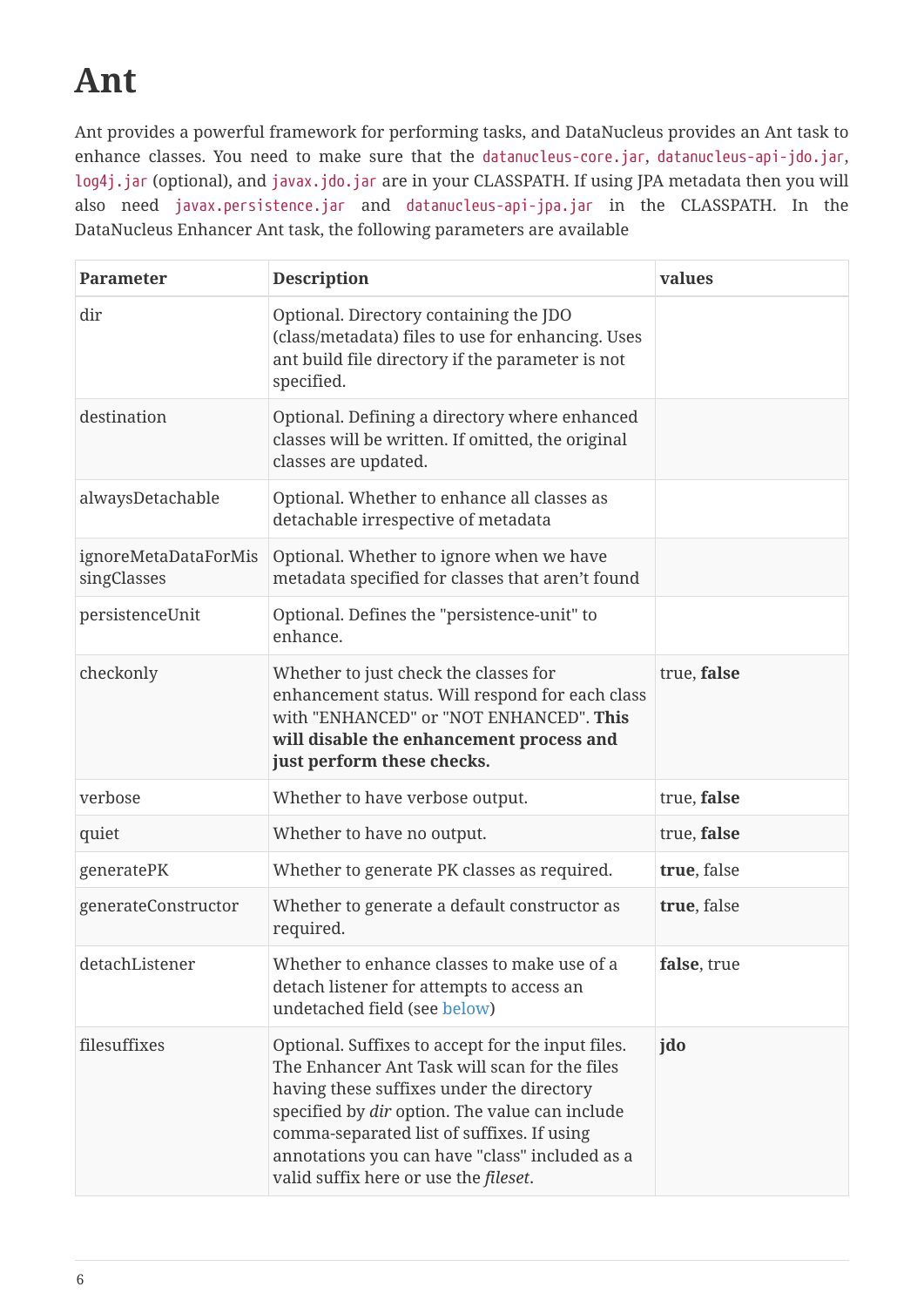| <b>Parameter</b> | <b>Description</b>                                                                                                                                                                                                                                                                                                                                                                                             | values |
|------------------|----------------------------------------------------------------------------------------------------------------------------------------------------------------------------------------------------------------------------------------------------------------------------------------------------------------------------------------------------------------------------------------------------------------|--------|
| fileset          | Optional. Defines the files to accept as the input<br>files. Fileset enables finer control to which<br>classes / metadata files are accepted to<br>enhanced. If one or more files are found in the<br>fileset, the Enhancer Ant Task will not scan for<br>additional files defined by the option <i>filesuffixes</i> .<br>For more information on defining a fileset, see<br>the Apache Ant Manual for FileSet |        |
| if               | Optional. The name of a property that must be.<br>set in order to the Enhancer Ant Task to execute.                                                                                                                                                                                                                                                                                                            |        |

The enhancer task extends the Apache Ant Java task, thus all parameters available to the Java task are also available to the enhancer task.

So you could define something *like* the following, setting up the parameters **enhancer.classpath**, **jdo.file.dir**, and **log4j.config.file** to suit your situation (the **jdo.file.dir** is a directory containing the JDO files defining the classes to be enhanced). The classes specified by the XML Meta-Data files, together with the XML Meta-Data files **must be** in the CLASSPATH



A CLASSPATH should contain a set of JAR's, and a set of directories. It should NOT explictly include class files, and should NOT include parts of the package names. If in doubt please consult a Java book.

```
<target name="enhance" description="DataNucleus enhancement">
      <taskdef name="datanucleusenhancer" classpathref="enhancer.classpath"
classname="org.datanucleus.enhancer.EnhancerTask" />
      <datanucleusenhancer classpathref="enhancer.classpath" dir="${jdo.file.dir}"
failonerror="true" verbose="true">
          <jvmarg line="-Dlog4j.configuration=${log4j.config.file}"/>
      </datanucleusenhancer>
</target>
```
You can also define the files to be enhanced using a **fileset**. When a **fileset** is defined, the Enhancer Ant Task will not scan for additional files, and the option *filesuffixes* is ignored.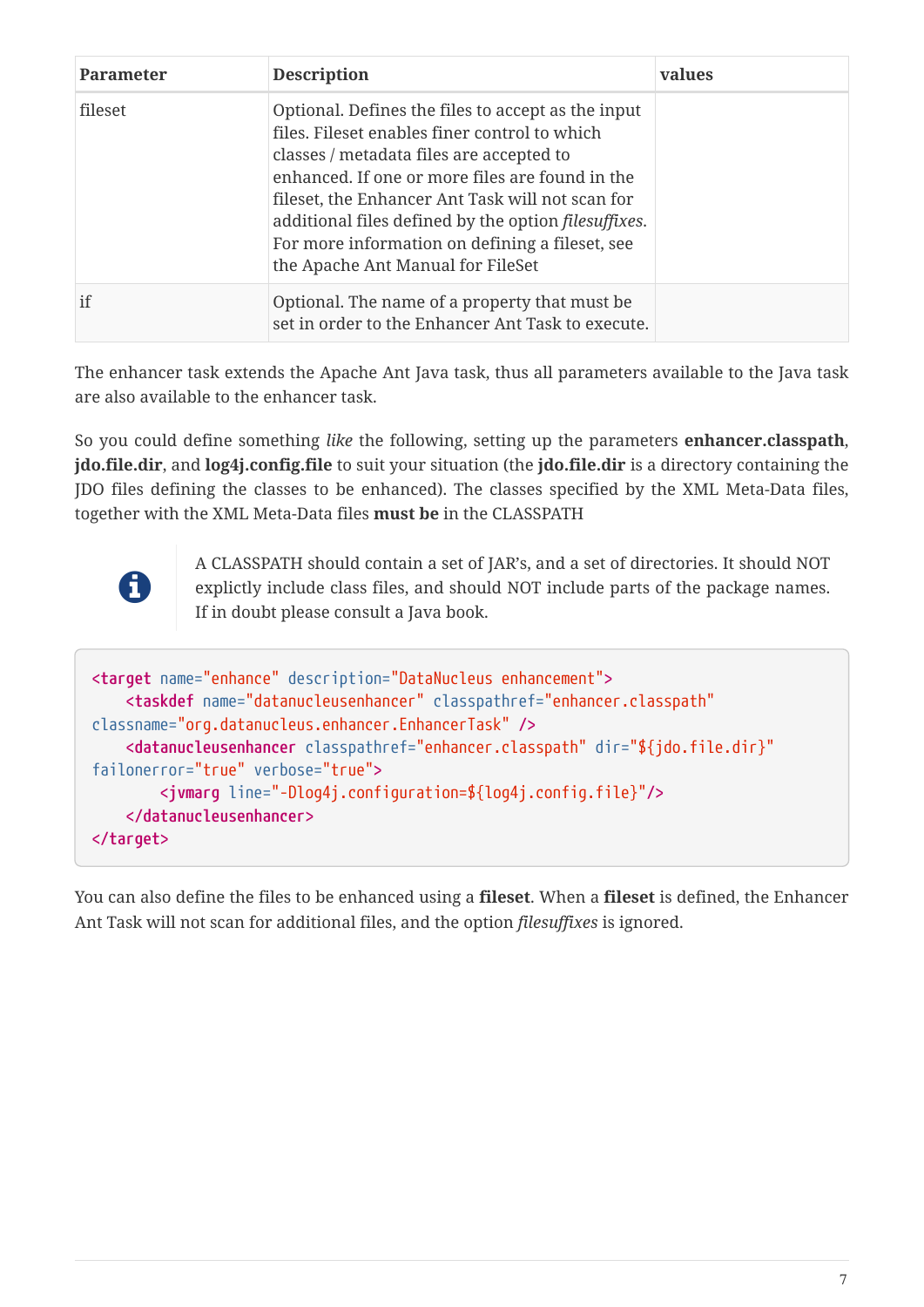```
<target name="enhance" description="DataNucleus enhancement">
      <taskdef name="datanucleusenhancer" classpathref="enhancer.classpath"
classname="org.datanucleus.enhancer.EnhancerTask" />
      <datanucleusenhancer dir="${jdo.file.dir}" failonerror="true" verbose="true">
          <fileset dir="${classes.dir}">
              <include name="**/*.jdo"/>
              <include name="**/acme/annotated/persistentclasses/*.class"/>
          </fileset>
          <classpath>
              <path refid="enhancer.classpath"/>
          </classpath>
      </datanucleusenhancer>
</target>
```
You can disable the enhancement execution upon the existence of a property with the usage of the *if* parameter.

```
<target name="enhance" description="DataNucleus enhancement">
      <taskdef name="datanucleusenhancer" classpathref="enhancer.classpath"
classname="org.datanucleus.enhancer.EnhancerTask" if="aPropertyName"/>
      <datanucleusenhancer classpathref="enhancer.classpath" dir="${jdo.file.dir}"
failonerror="true" verbose="true">
          <jvmarg line="-Dlog4j.configuration=${log4j.config.file}"/>
      </datanucleusenhancer>
</target>
```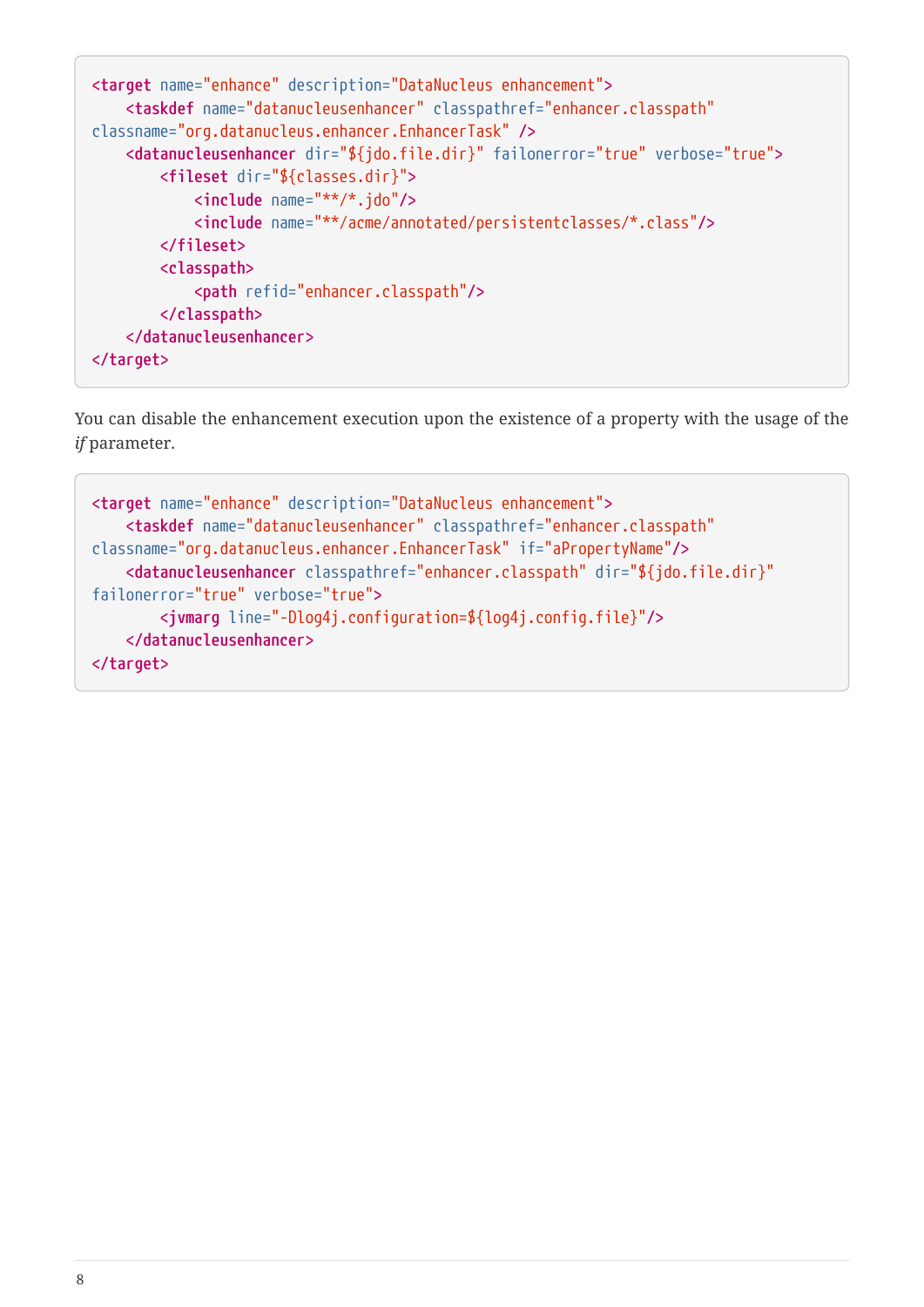# <span id="page-10-0"></span>**Manually**

If you are building your application manually and want to enhance your classes you follow the instructions in this section. You invoke the enhancer as follows

```
java -cp classpath org.datanucleus.enhancer.DataNucleusEnhancer [options] [mapping-
files] [class-files]
      where options can be
          -pu {persistence-unit-name} : Name of a "persistence-unit" to enhance the
classes for
          -dir {directory-name} : Name of a directory that contains all model
classes/mapping-files to enhance
          -d {target-dir-name} : Write the enhanced classes to the specified directory
          -checkonly : Just check the classes for enhancement status
          -v : verbose output
          -q : quiet mode (no output, overrides verbose flag too)
          -alwaysDetachable : enhance all classes as detachable irrespective of metadata
          -ignoreMetaDataForMissingClasses : ignore classes that have defined metadata
but are missing
          -generatePK {flag} : generate any PK classes where needed
                                ({flag} should be true or false - default=true)
          -generateConstructor {flag} : generate default constructor where needed
                                ({flag} should be true or false - default=true)
          -detachListener {flag} : see link:#detachlistener[below] (set to true if
required)
     where "mapping-files" and "class-files" are provided when not enhancing a
persistence-unit,
          and give the paths to the mapping files and class-files that define the
classes being enhanced.
      where classpath must contain the following
          datanucleus-core.jar
          datanucleus-api-jdo.jar
          javax.jdo.jar
          log4j.jar (optional)
          javax.persistence.jar (optional - if using JPA metadata)
          datanucleus-api-jpa.jar (optional - if using JPA metadata)
          your classes
          your meta-data files
```
The input to the enhancer should be *either* a set of MetaData/class files *or* the name of the "persistence-unit" to enhance. In the first option, if any classes have annotations then they must be specified. All classes and MetaData files should be in the CLASSPATH when enhancing. To give an example of how you would invoke the enhancer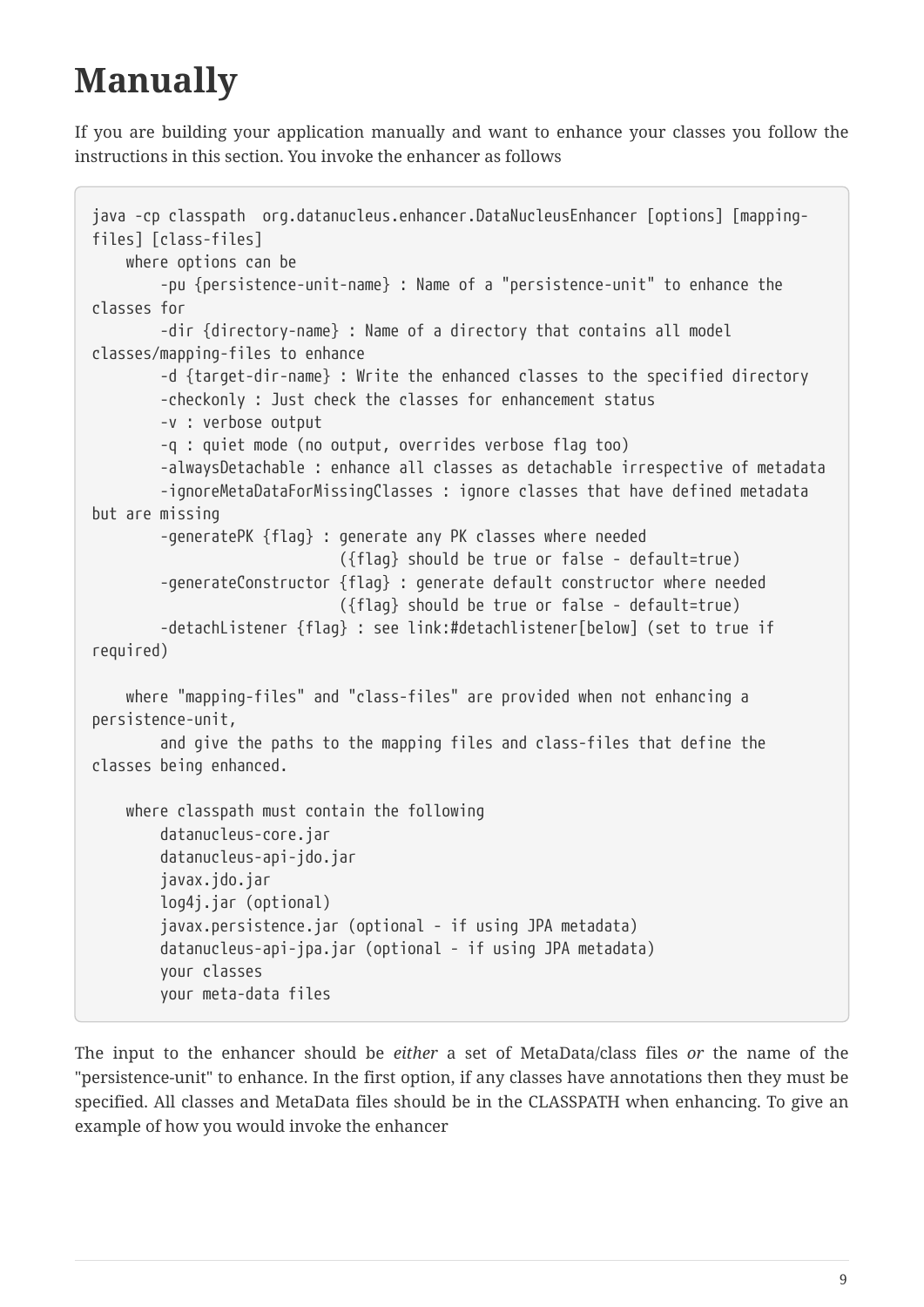```
# Linux/Unix :
java -cp target/classes:lib/datanucleus-core.jar:lib/javax.jdo.jar:lib/datanucleus-
api-jdo.jar:lib/log4j.jar
       -Dlog4j.configuration=file:log4j.properties
       org.datanucleus.enhancer.DataNucleusEnhancer
       **/*.jdo
# Windows :
java -cp target\classes;lib\datanucleus-core.jar;lib\javax.jdo.jar;lib\datanucleus-
api-jdo.jar;lib\log4j.jar
       -Dlog4j.configuration=file:log4j.properties
       org.datanucleus.enhancer.DataNucleusEnhancer
       target/classes/org/mydomain/mypackage1/package.jdo
[should all be on same line. Shown like this for clarity]
```
So you pass in your JDO MetaData files (and/or the class files wihich use annotations) as the final argument(s) in the list, and include the respective JAR's in the classpath (-cp). The enhancer responds as follows

```
DataNucleus Enhancer (version 5.0.1) for API "JDO"
DataNucleus Enhancer : Classpath
>> /home/andy/work/myproject/target/classes
>> /home/andy/work/myproject/lib/log4j.jar
>> /home/andy/work/myproject/lib/javax.jdo.jar
>> /home/andy/work/myproject/lib/datanucleus-core.jar
>> /home/andy/work/myproject/lib/datanucleus-api-jdo.jar
ENHANCED (persistable): org.mydomain.mypackage1.Pack
ENHANCED (persistable): org.mydomain.mypackage1.Card
DataNucleus Enhancer completed with success for 2 classes. Timings : input=422 ms,
enhance=490 ms, total=912 ms.
       ... Consult the log for full details
```
If you have errors here relating to "Log4J" then you must fix these first. If you receive no output about which class was ENHANCED then you should look in the DataNucleus enhancer log for errors. The enhancer performs much error checking on the validity of the passed MetaData and the majority of errors are caught at this point. You can also use the DataNucleus Enhancer to check whether classes are enhanced. To invoke the enhancer in this mode you specify the **checkonly** flag. This will return a list of the classes, stating whether each class is enhanced for persistence under JDO or not. The classes need to be in the CLASSPATH. NOTE: A CLASSPATH should contain a set of JAR's, and a set of directories. It should NOT explictly include class files, and should NOT include parts of the package names. If in doubt please consult a Java book).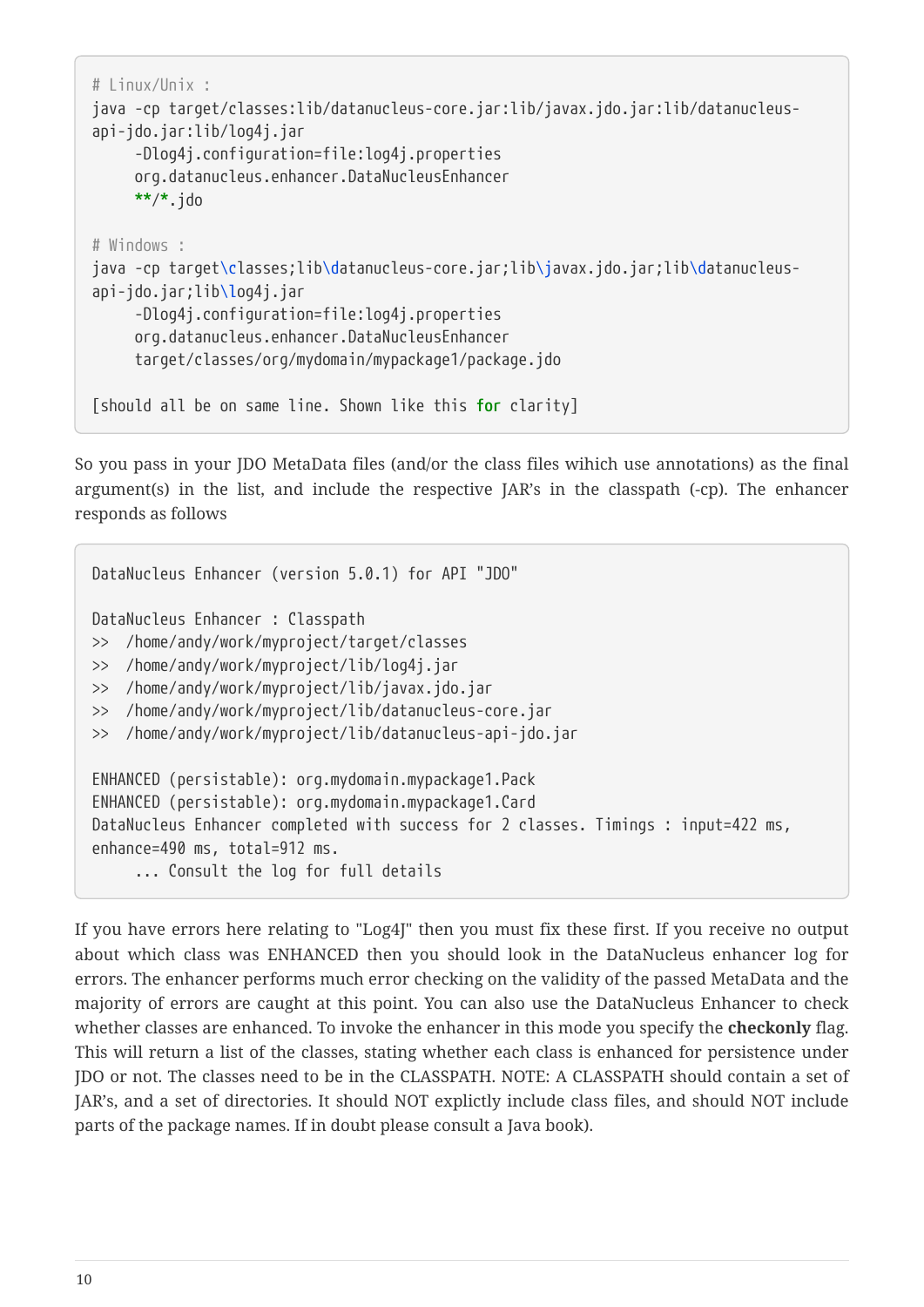# <span id="page-12-0"></span>**Runtime Enhancement**

To enable runtime enhancement, the *javaagent* option must be set in the java command line. For example,

java -javaagent:datanucleus-core.jar=-api=JDO Main

The statement above will mean that all classes, when being loaded, will be processed by the ClassFileTransformer (except class in packages "java.**", "javax.**", "org.datanucleus.\*"). This means that it can be slow since the MetaData search algorithm will be utilised for each. To speed this up you can specify an argument to that command specifying the names of package(s) that should be processed (and all others will be ignored). Like this

java -javaagent:datanucleus-core.jar=-api=JDO,mydomain.mypackage1,mydomain.mypackage2 Main

so in this case only classes being loaded that are in *mydomain.mypackage1* and *mydomain.mypackage2* will be attempted to be enhanced.

Please take care over the following when using runtime enhancement

- When you have a class with a field of another persistable type, make sure that you mark that field as "persistent" (@Persistent) since with runtime enhancement at that point the related class is likely not yet enhanced so will likely not be marked as persistent otherwise. **Be explicit**
- If the agent jar is not found make sure it is specified with an absolute path.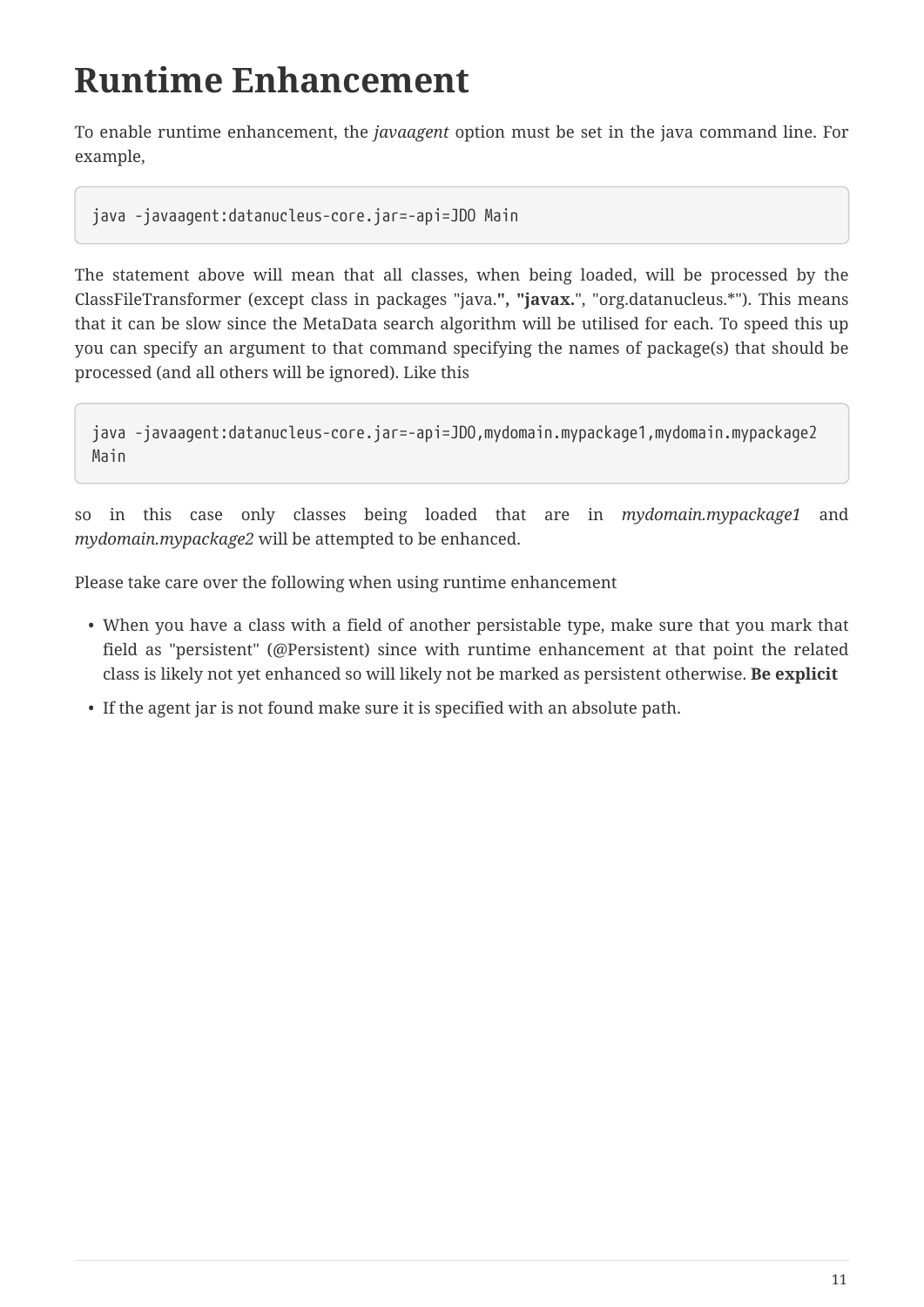### <span id="page-13-0"></span>**Programmatic API**

You could alternatively programmatively enhance classes from within your application. This is done as follows

```
import javax.jdo.JDOEnhancer;
```

```
JDOEnhancer enhancer = JDOHelper.getEnhancer();
enhancer.setVerbose(true);
enhancer.addPersistenceUnit("MyPersistenceUnit");
enhancer.enhance();
```
This will look in META-INF/persistence.xml and enhance all classes defined by that unit. **Please note that you will need to load the enhanced version of the class into a different ClassLoader after performing this operation to use them**. See [this guide](https://github.com/datanucleus/samples-jdo/tree/master/dynamic_api_usage)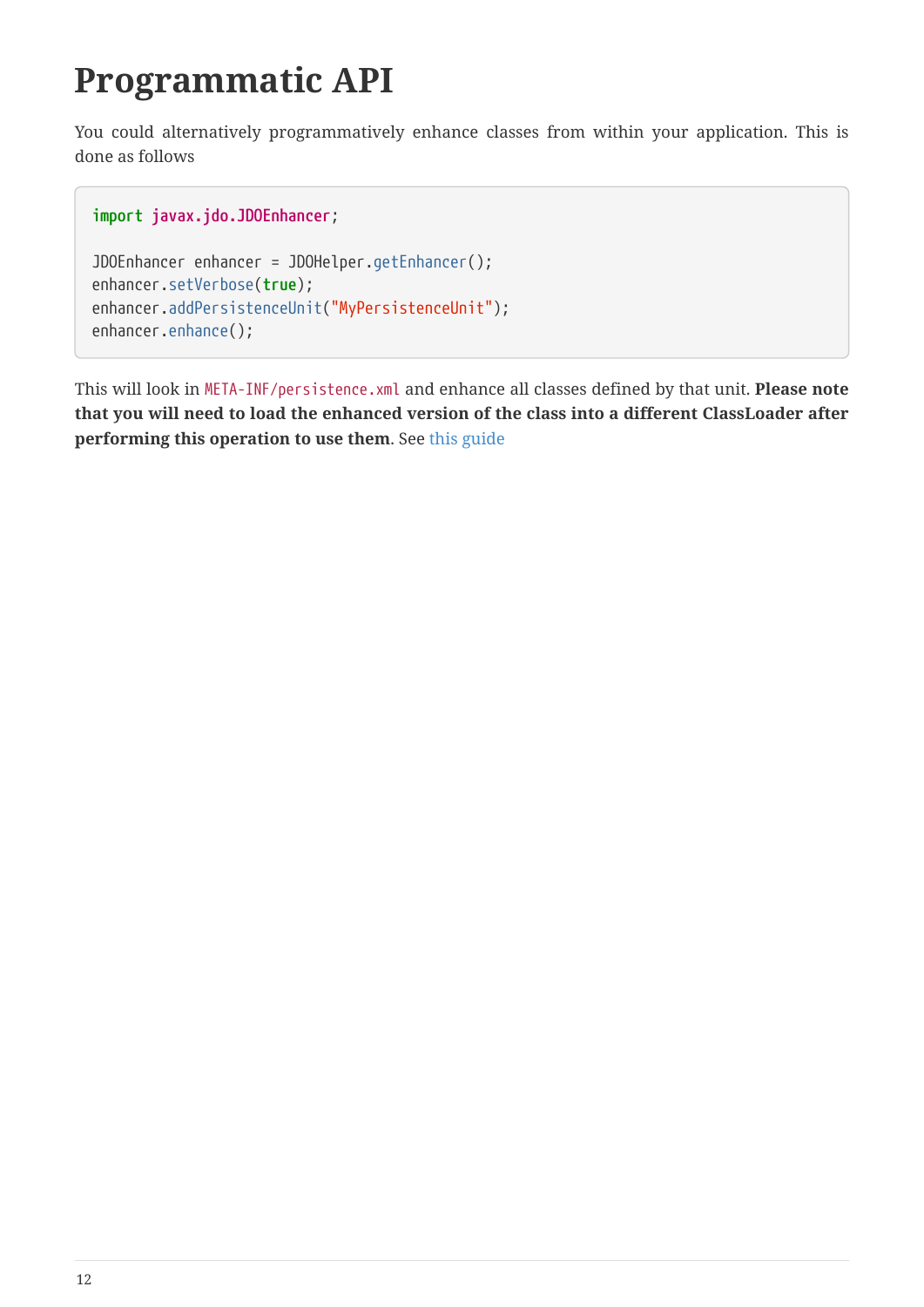# <span id="page-14-0"></span>**Enhancement Contract Details**

### <span id="page-14-1"></span>**Persistable**

JDO allows implementations to bytecode-enhance persistable classes to implement some interface to provide them with change tracking etc. DataNucleus provides its own byte-code enhancer (in the *datanucleus-core.jar*) to enhance users entity classes to implement this *Persistable* interface. If we start off with the following class

```
@Entity
public class MyClass
{
      String field1;
      String field2;
      ...
}
```
This is bytecode enhanced for JDO to implement [Persistable,](http://www.datanucleus.org/javadocs/core/5.0/org/datanucleus/enhancement/Persistable.html) and optionally [Detachable](http://www.datanucleus.org/javadocs/core/5.0/org/datanucleus/enhancement/Detachable.html). If we simply make the class *Persistable* then it will look something like this



The example above doesn't show all *Persistable* methods, but demonstrates that all added methods and fields are prefixed with "dn" to distinguish them from the users own methods and fields. Also each persistent field of the class will be given a dnGetXXX, dnSetXXX method so that accesses of these fields are intercepted so that DataNucleus can manage their "dirty" state.

If a class has the *detachable* attribute set to *true* then it will also be enhanced to implement *Detachable* and will look something like this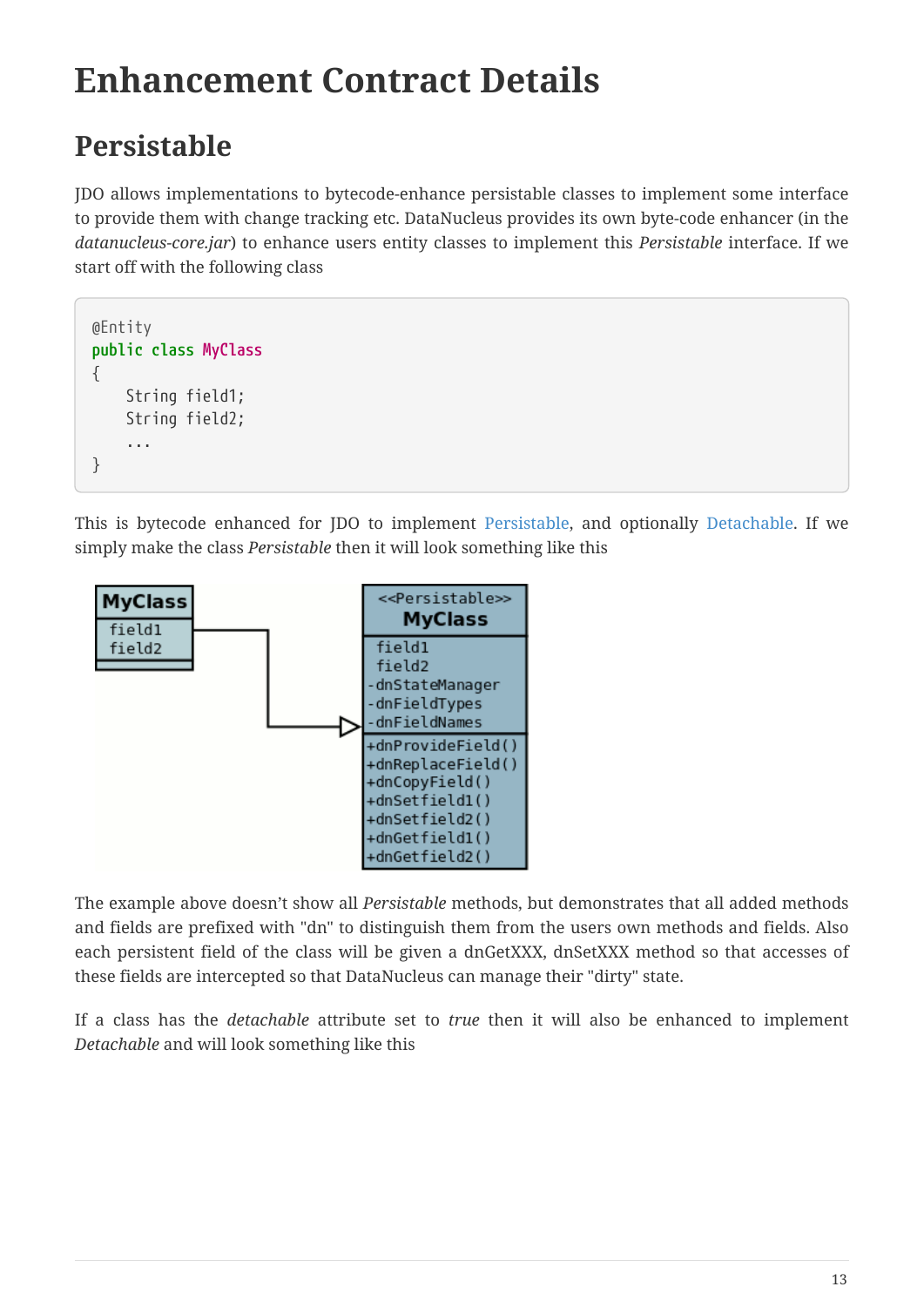

Again, the example above doesn't show all methods added for the Detachable interface but the main thing to know is that the detached state (object id of the datastore object, the version of the datastore object when it was detached, and which fields were detached is stored in "dnDetachedState"). Please see the JDO spec for more details.

#### <span id="page-15-0"></span>**Byte-Code Enhancement Myths**

Some groups (e.g Hibernate) perpetuated arguments against "byte-code enhancement" saying that it was somehow 'evil'. The most common were :-

- *Slows down the code-test cycle*. This is erroneous since you only need to enhance just before test and the provided tools for Ant, Eclipse and Maven all do the enhancement job automatically and rapidly.
- *Is less "lazy" than the proxy approach since you have to load the object as soon as you get a pointer to it*. In a 1-1 relation you **have to load** the object then since you would cause issues with null pointers otherwise. With 1-N relations you load the elements of the collection/map only when you access them and not the collection/map. Hardly an issue then is it!
- *Fail to detect changes to public fields unless you enhance your client code*. Firstly very few people will be writing code with public fields since it is bad practice in an OO design, and secondly, this is why we have "PersistenceAware" classes.

So as you can see, there are no valid reasons against byte-code enhancement, and the pluses are that runtime detection of dirty events on objects is much quicker, hence your persistence layer operates faster without any need for iterative reflection-based checks. The fact is that Hibernate itself also now has a mode whereby you can do bytecode enhancement although not the default mode of Hibernate. So maybe it wasn't so evil after all ?

### <span id="page-15-1"></span>**Decompilation**

Many people will wonder what actually happens to a class upon bytecode enhancement. In simple terms the necessary methods and fields are added so as to implement *Persistable*. If you want to check this, just use a Java decompiler such as [JD](http://jd.benow.ca/). It has a nice GUI allowing you to just select your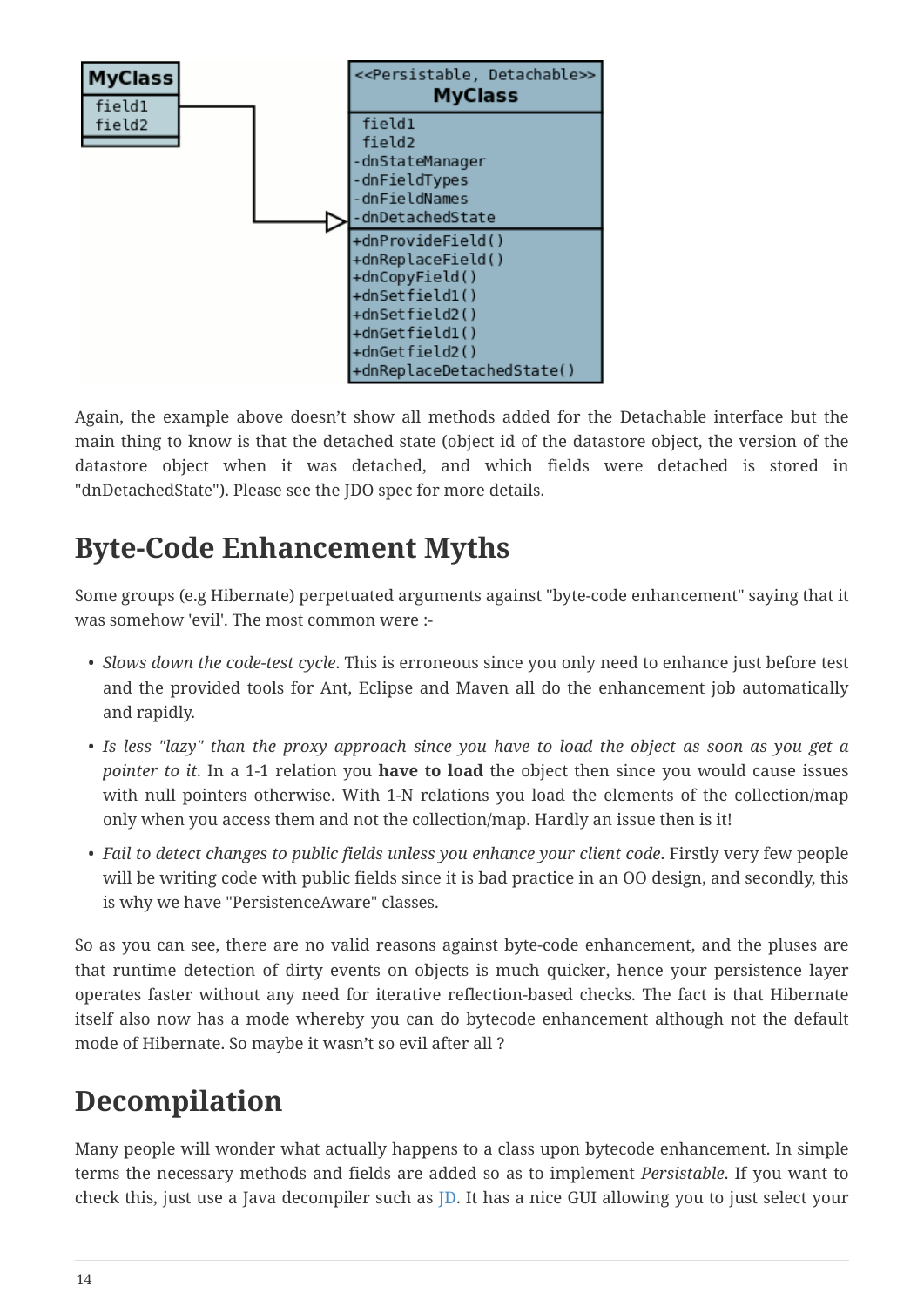class to decompile and shows you the source.